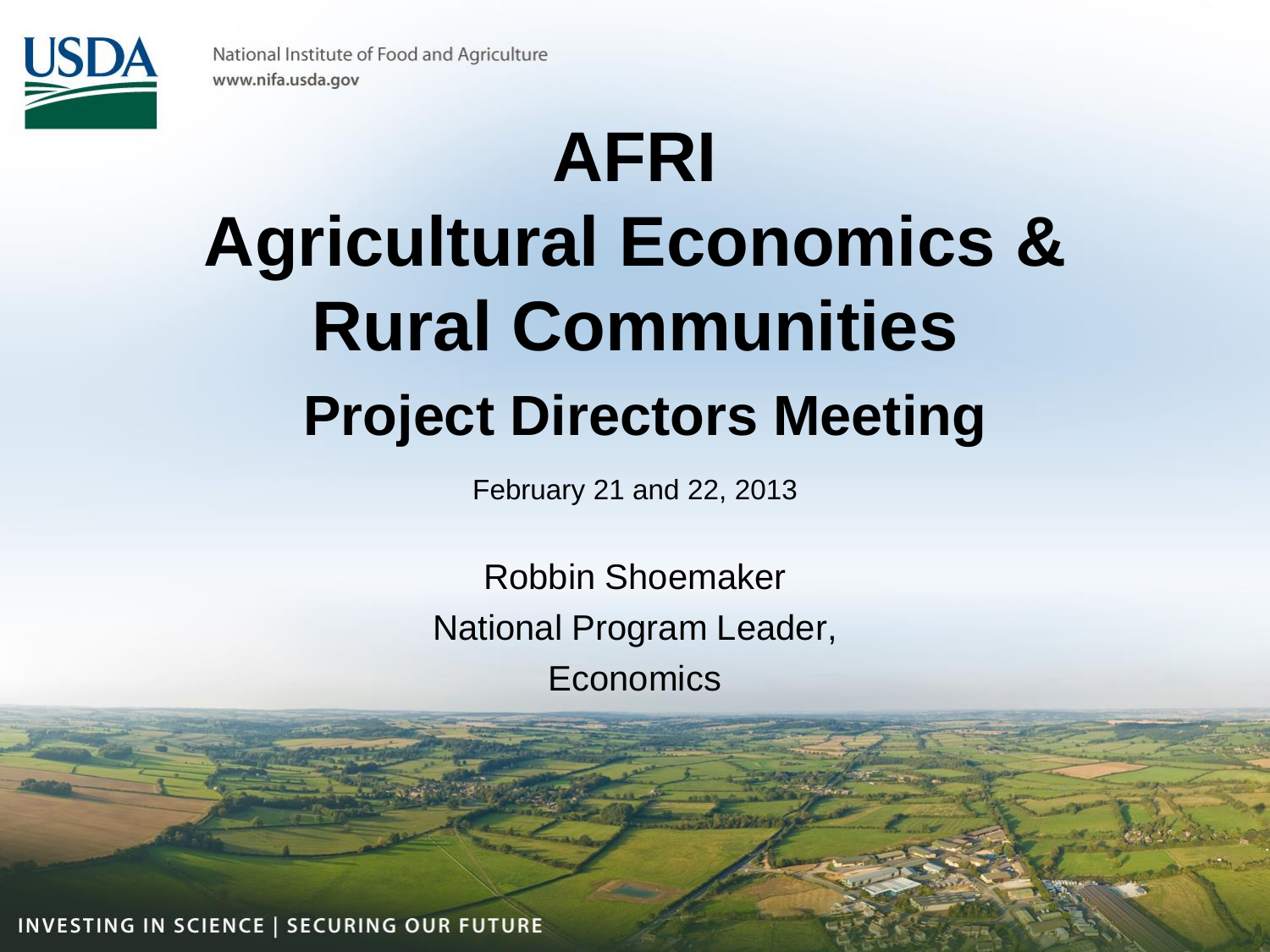

INVESTING IN SCIENCE | SECURING OUR FUTURE

## **Welcome, to the Small and Mid-Sized Farms, Rural Communities, and Entrepreneurship**

**Project Directors Meeting**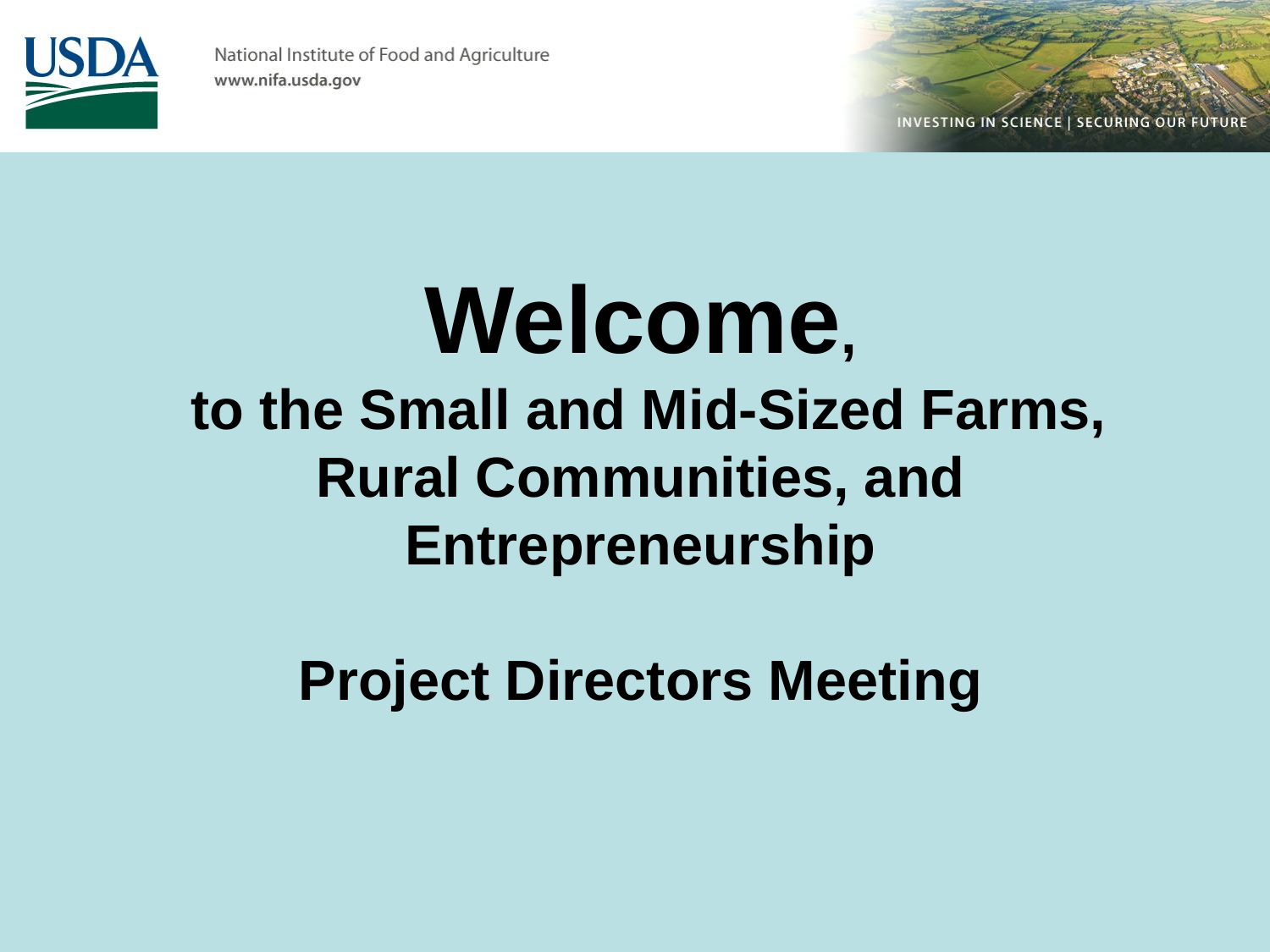

INVESTING IN SCIENCE | SECURING OUR FUTURE

#### *But First***--Please Note: AFRI Foundational Program Agricultural Economics and Rural Communities (AERC) Competitive Grant**

- *Application Deadline*  May 22, 2013 (5:00 p.m. ET)
- *Total Program Funds*  Approximately \$19 million
- *Proposed Budget Requests* 
	- Standard Grants must not exceed \$500,000 total (including indirect costs) for project periods of up to 5 years.
	- Conference and Food and Agricultural Science Enhancement (FASE) Grants must adhere to the guidelines.
- *Letter of Intent* Is *NOT* required for this Program
- Proposals planned to be reviewed September, 2013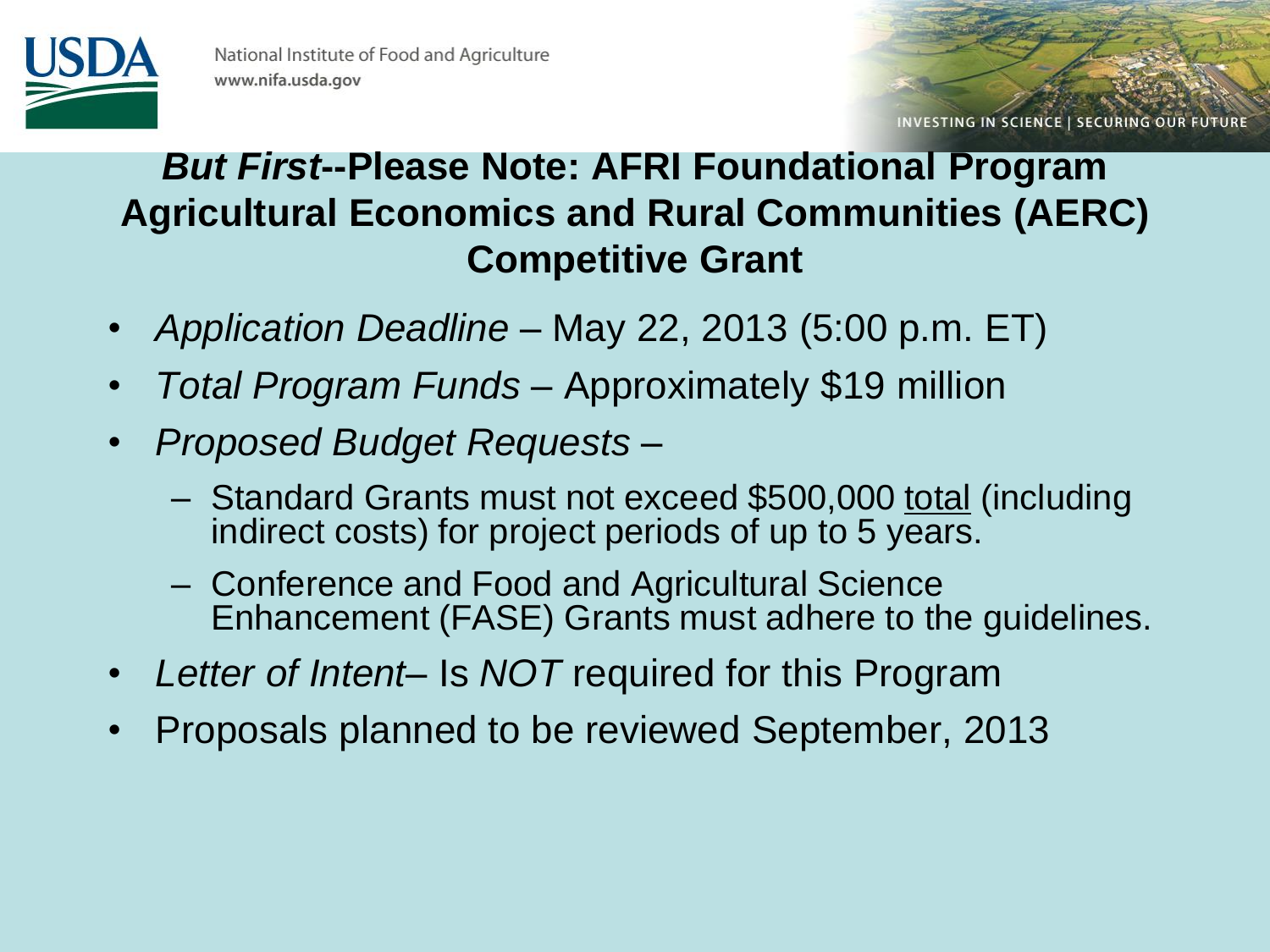

#### **What are the Challenges of Public Research**

- We face major challenges nationally and globally.
	- USDA key goals: Climate change, food security, food safety, childhood obesity and nutrition, and bioenergy.
	- AFRI is designed to develop new knowledge, both fundamental and applied, that addresses these challenges.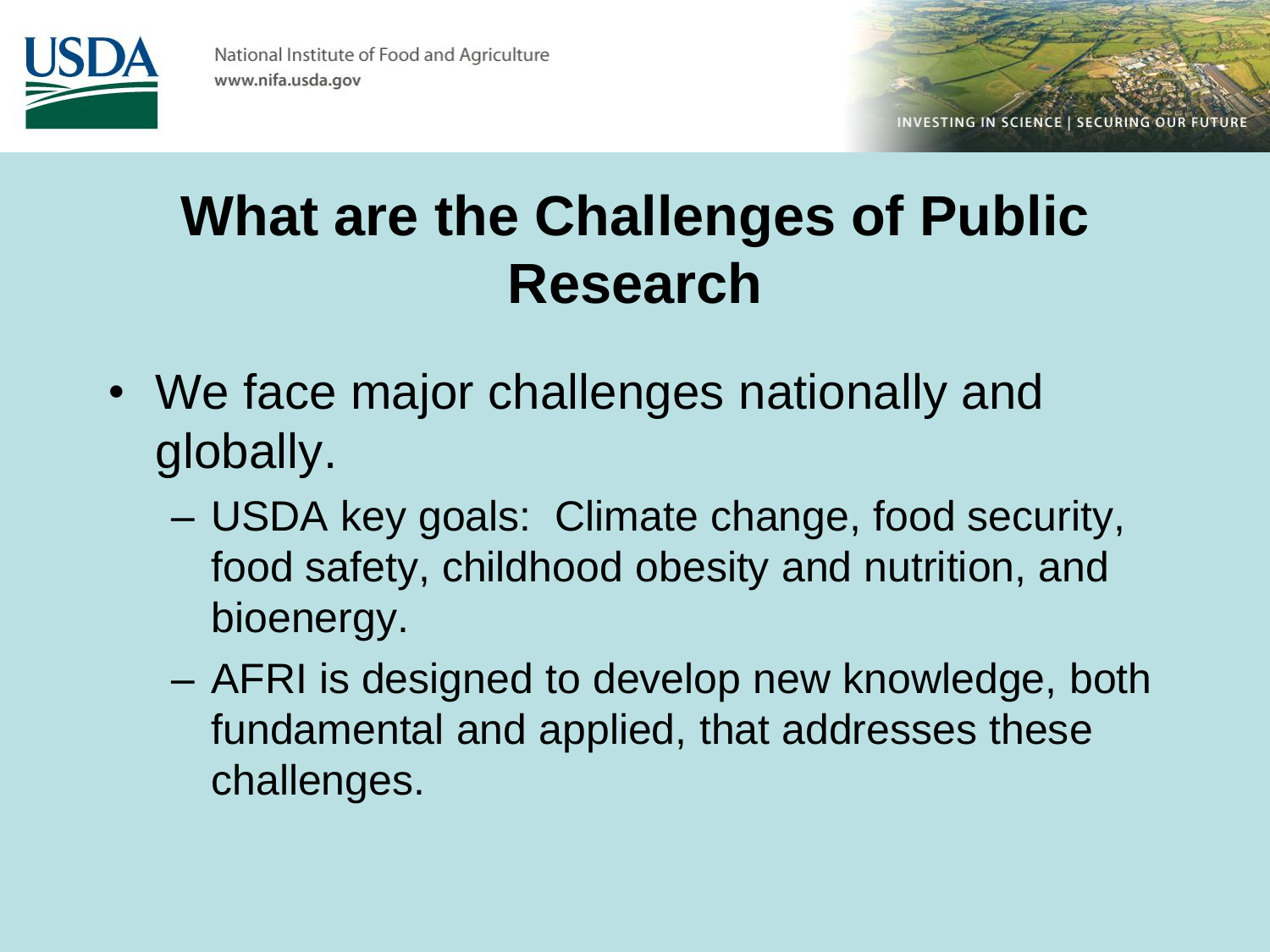

INVESTING IN SCIENCE | SECURING OUR FUTURE

### **AFRI Priority Program Areas**

- Plant health, production and products
- Animal health, production and products
- Food safety, childhood obesity, nutrition and health
- Renewable energy, natural resources & environment
- Agricultural systems and technology
- Agricultural Economics and Rural **Communities**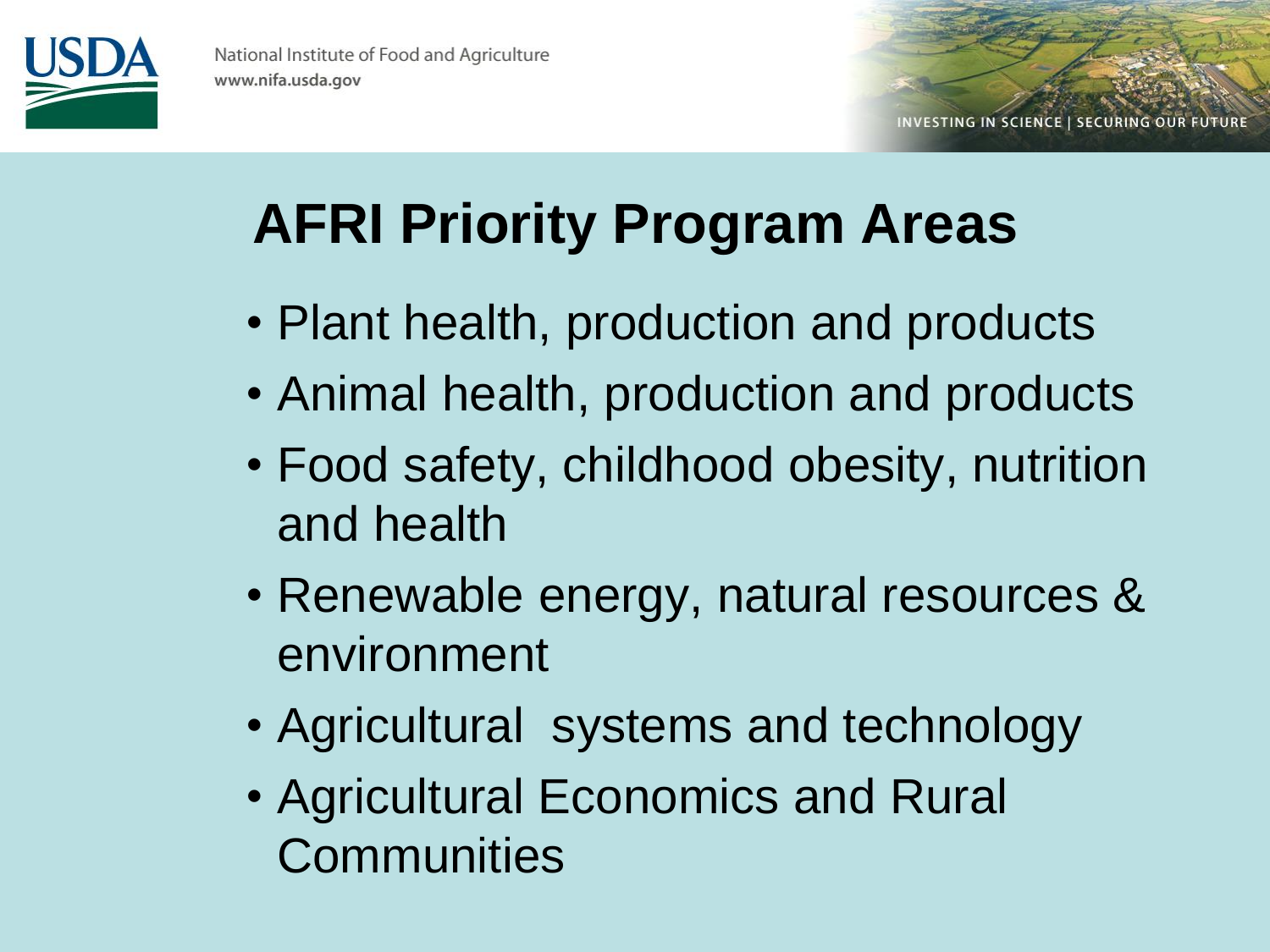

INVESTING IN SCIENCE | SECURING OUR FUTURE

#### **Goal of the Agricultural Economics and Rural Communities program**

…is to advance our collective knowledge and ability to enhance economic welfare and economic opportunities in agricultural and rural communities through research, education and extension.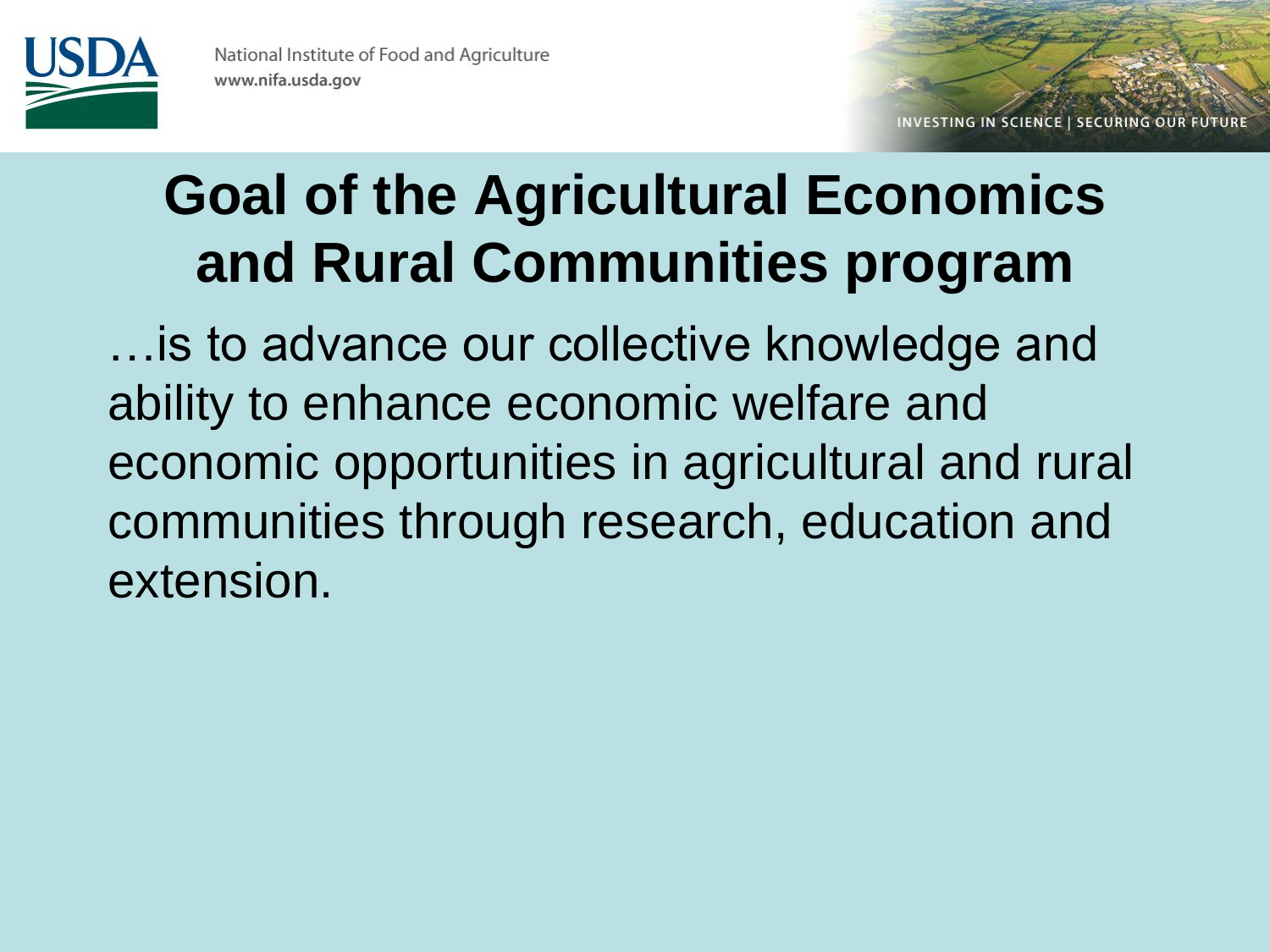

**INVESTING IN SCIENCE | SECURING OUR FUTURE** 

#### **AERC Integrated Program**

- The AERC program consists of three integrated projects areas:
	- Small and Mid-sized Farms,
	- Entrepreneurship, Technology and Innovation Policy,
	- Rural Families, Communities and Regional Development.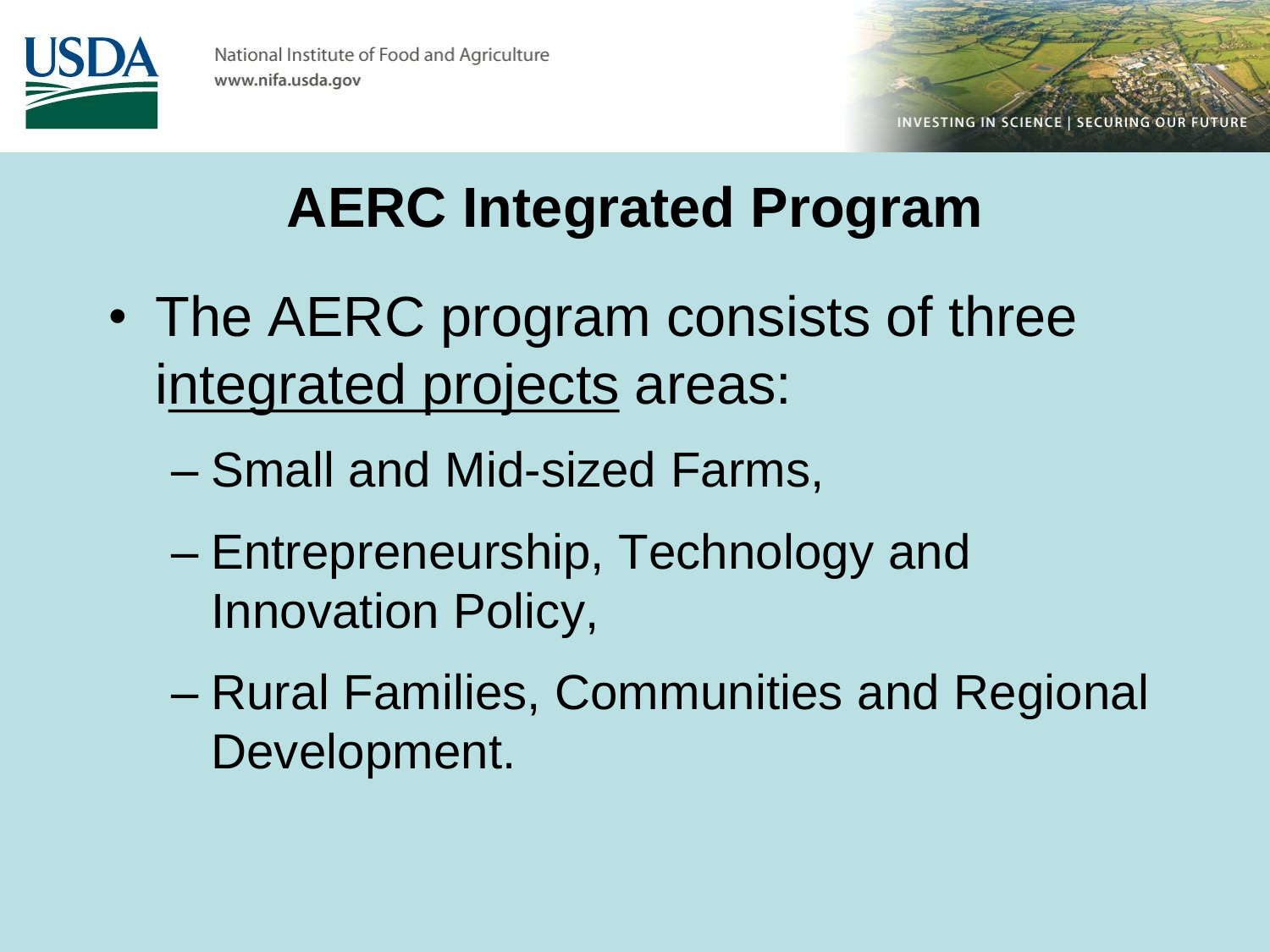

#### **The Purpose of the PD meeting:**

- To present and consider your research outputs, outcomes and impacts.
- Define outputs and outcomes broadly as:
	- Research Output: To build better science and knowledge base in agricultural economics and rural communities.
	- Research Outcome: Advance economic opportunity and economic welfare in agricultural and rural communities.
	- Impact: Who is affected, what caused it, and by how much?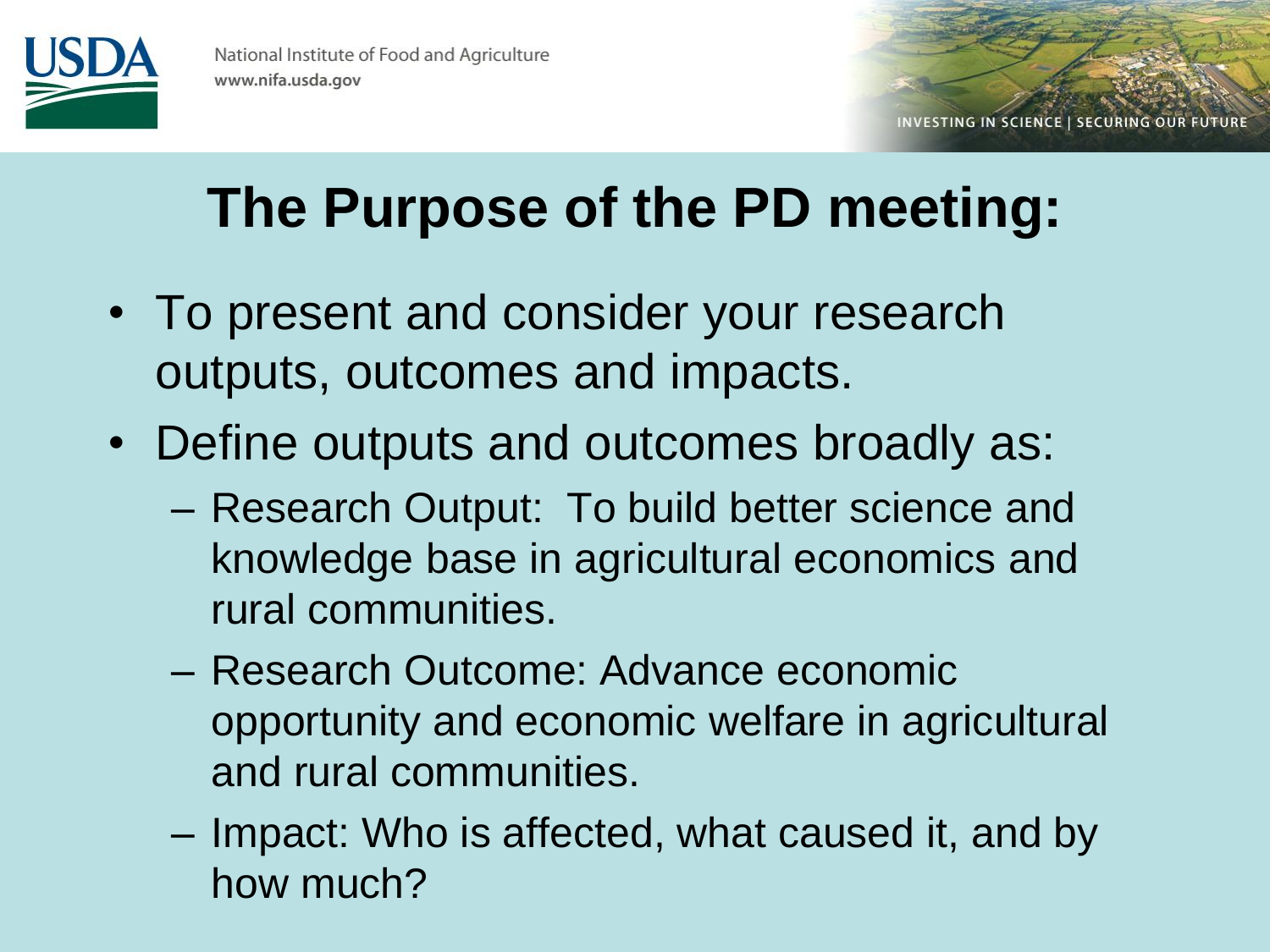

INVESTING IN SCIENCE | SECURING OUR FUTURE

#### **Examples of Outputs and Outcomes**

- Research
	- Outputs: refereed publications, student thesis, new theories, empirical models or techniques, new data for public use
	- Outcomes: changes in behaviors, adopted practices, economic welfare

#### • Education

- Outputs: new educational programs, curriculums, course materials.
- Outcomes: strengthens schools and universities to train the next generation of scientists, educators, producers and citizens

#### • Extension

- Outputs: delivering knowledge gained through research and education to people who need it
- Outcomes: behavioral change, increased production efficiency and profitability, policy change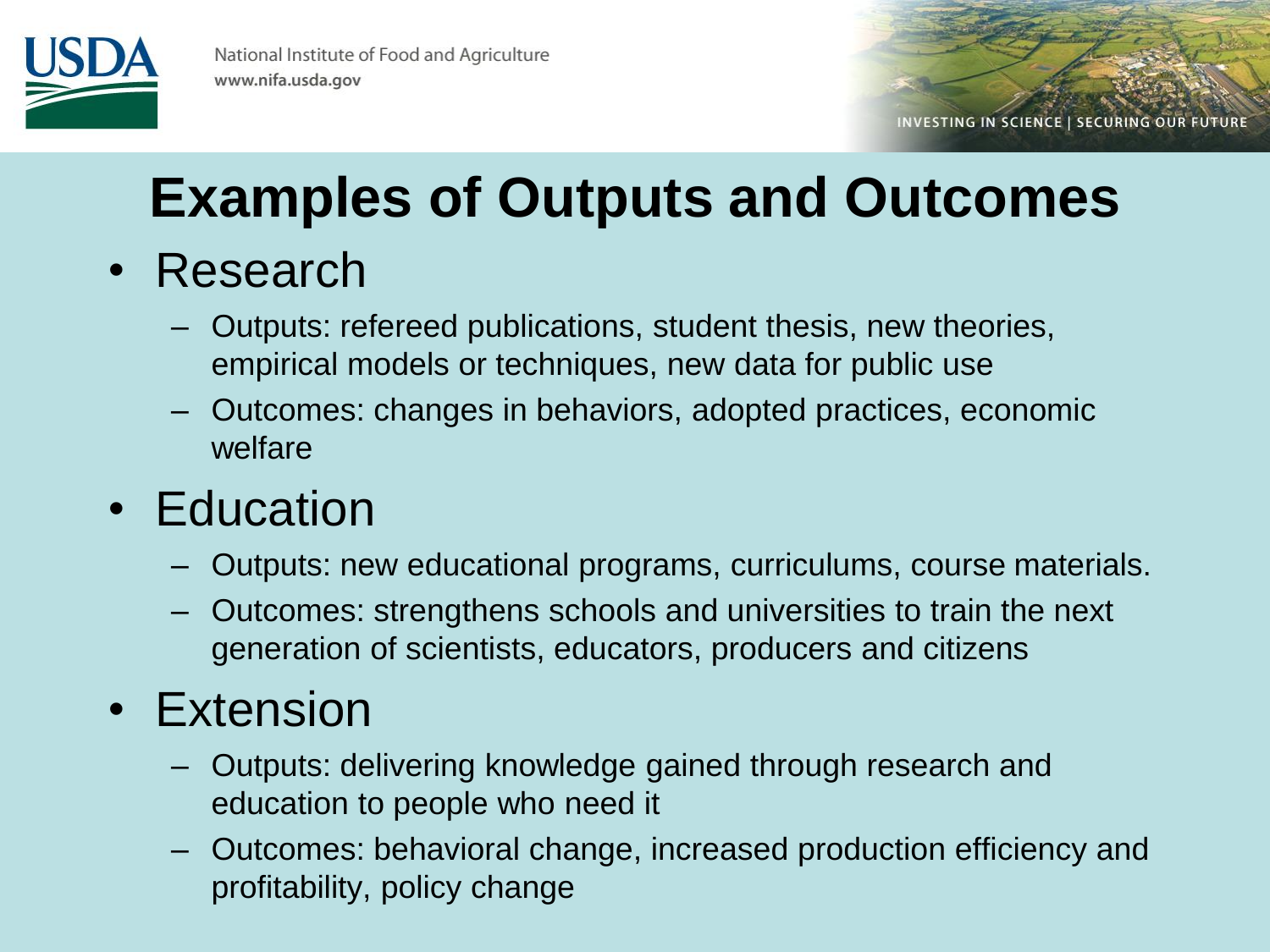

INVESTING IN SCIENCE | SECURING OUR FUTURE

#### **To meet the research goals**

- We want to share and learn of ongoing research
- Develop and advance approaches and techniques in economic and social science analysis
- Network people, ideas and approaches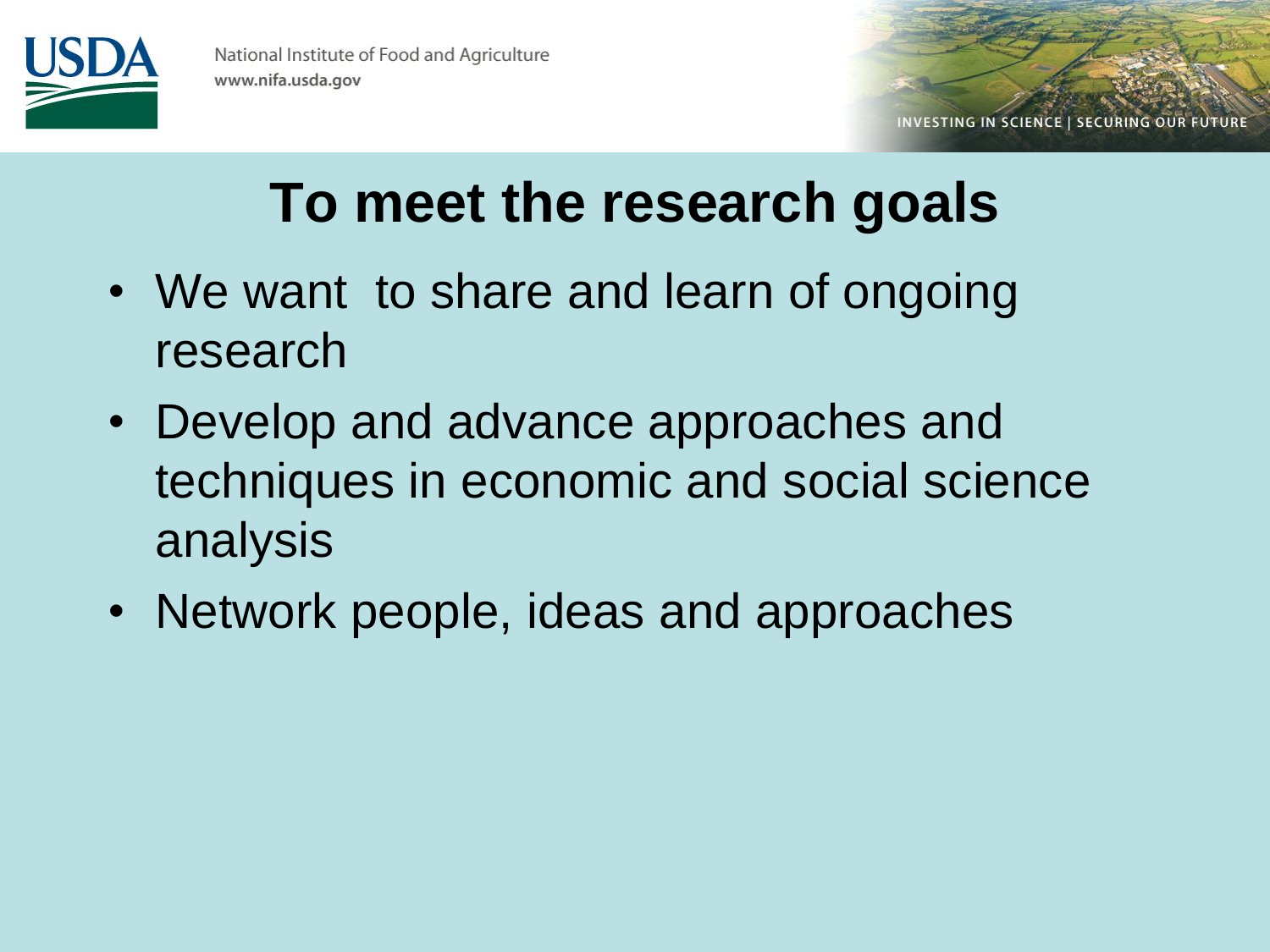



#### **To do that we've …**

- Panel sessions are formed around topics
	- Individuals present:
		- The questions being addressed
		- Why it's important and compelling
		- Approach used and challenges faced, (e.g., data limitations, etc.)
		- The expected findings, or actual findings and results
		- Implications for policy